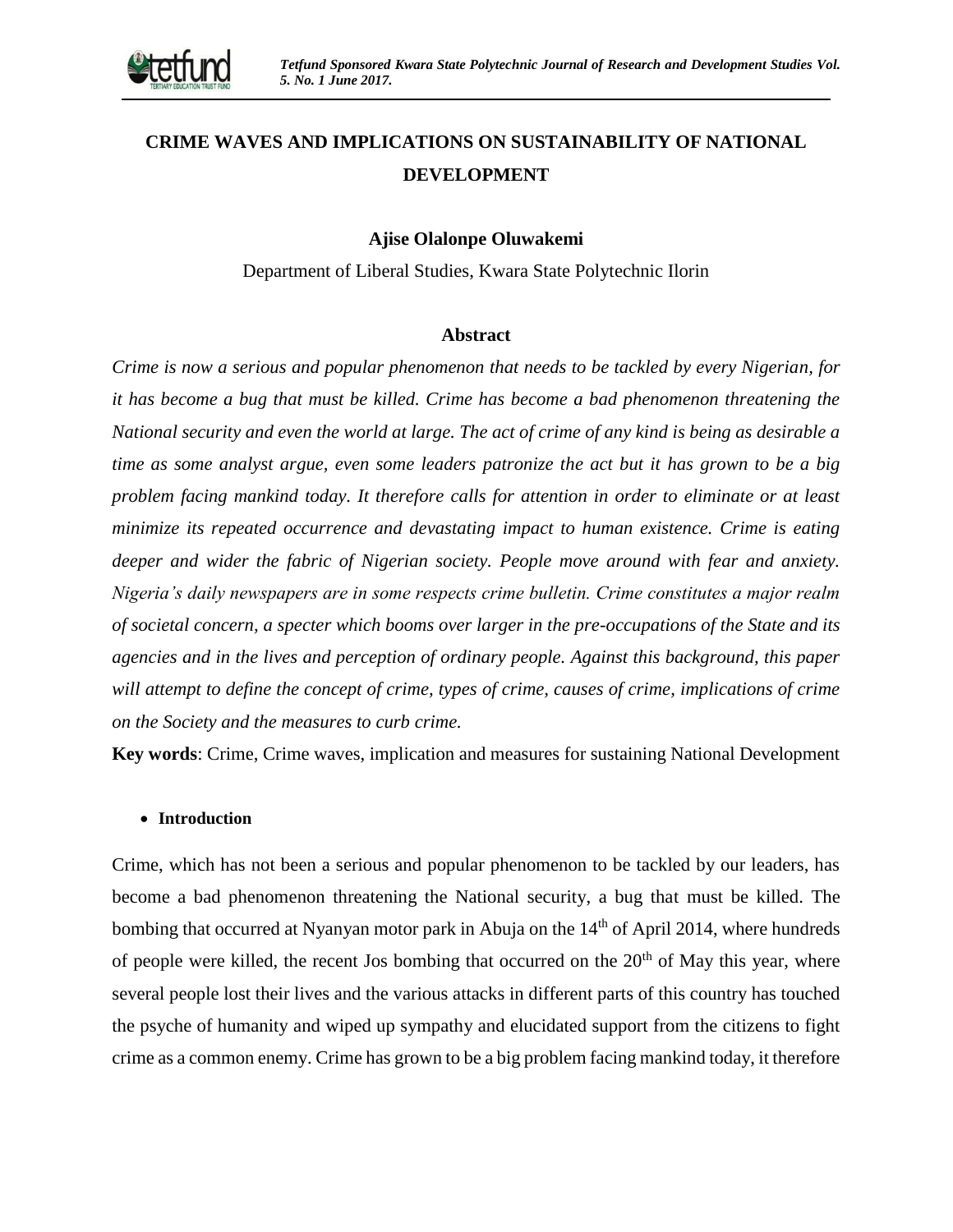

calls for attention in order to eliminate or at least minimize its repeated occurrence and devastating impact on human existence.

Modern societies of the world today is replete with stories of proven incidence of moral degeneration and laxities, cases of delinquency and wanton crime of inhumanity against humanity. Being a subject of socio-scientific study in Nigeria, crime manifests this problem in a more aggravated manner. The mass media serve up a regular diet of stories of rising crime vulnerable victims and uncaring offenders. The success of the police in dealing with the crime problem in general and with particular varieties of criminals and criminal activities comes under even more focused scrutiny. The seriousness of armed robbery forced the government to enact law which made death penalty for anyone found guilty of the offence. The ongoing attacks of Boko haram is a big monster terrorizing the country. Thousands of people had lost their lives as a result of the various bombings and shootings by this sect. The security agents that were to protect lives and properties of the citizens, many of them were killed during these attacks. The question bordering the minds of Nigerians is 'who will deliver us from this monster called Boko haram'?

Crime wave refers to an increase in crime or perception of an increase in crime in a particular period and place. It means a sudden increase in the number of crimes committed in a country or area. The killings, rape, kidnappings are an ill wind which is not blowing no one any good. People now go about their normal activities in fear and trembling. There is virtually no safer place in the country. Bombings, raping, ritualism, armed robbery and other various criminal activities are here and there in the country. The objective of this paper is to

- 1. Explain the meanings of crime;
- 2. Explain the various types of crime;
- 3. Explain some of the causes of crime;
- 4. Explain the implications of crime in the society and
- 5. Suggest possible measures to curb crime in the society.

#### **2. Concepts and Theoretical Framework**

Crime as a concept is a relative term; for what is viewed and defined in one society as crime may not be so defined in anther. Even in a society, what is viewed and defined as crime at some point in time may not be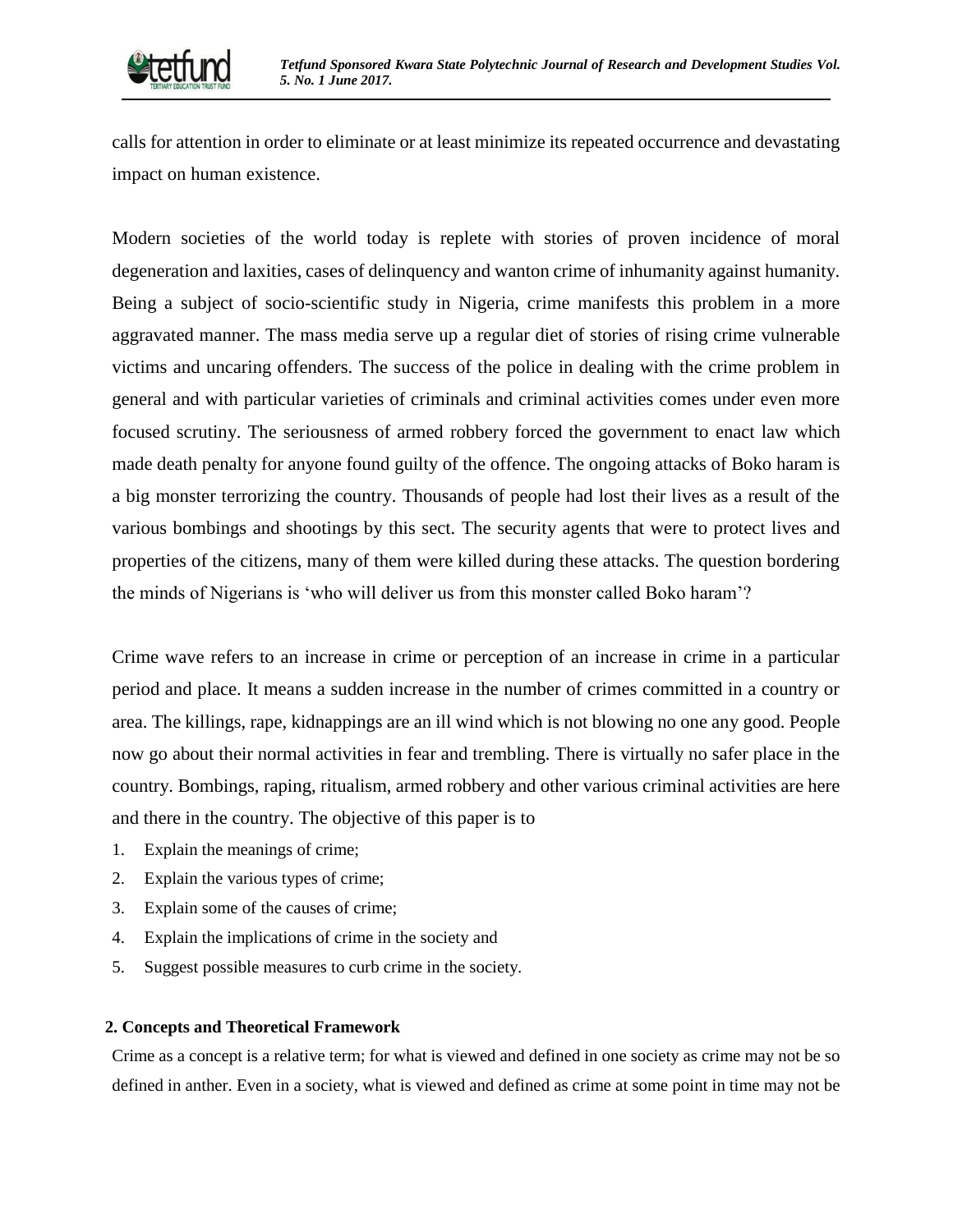

defined as crime in another. Nonetheless, crime is an anti social behavior. It is an action or omission that constitutes an offence that may be prosecuted by the State and is punishable by law. It is an action or an instance of negligence that is deemed injurious to the public welfare or morals or to the interests of the State.

Giddens (2005) defines crime as any mode of behavior which breaks a law. In this sense, crime refers only to non-conformist conduct that breaks a law. The nature of behavior regarded as criminal, the relative seriousness of different crimes and the ways in which criminal activities are published by State authorities has changed significantly over the years because of the changing trend from traditional societies to modern social systems. It is to be noted however that a crime may not necessarily cause public harm before it can be so defined e.g. homosexual relations.

Crime is used to mean an act or mode of behavior acted at a particular time in a particular place which breaks the law of a particular society in a particular time. Crime can also be defined as an act of violation of a penal law prohibiting such an act and imposing a penalty for the commission of it. (Abogunrin , 1994). Crimes refers primarily to an offence of public nature, to wrongs committed directly or indirectly against the society in its own name through judicial proceedings brought by the representatives of public interest.

Haralambos, (2004), defines crime as an inevitable and normal aspect of social life. Crime is present in all types of society; indeed, the crime rate is higher in the more advanced, industrialized countries. According to him, crime is an integral part of all healthy societies. It is inevitable because not every member of society can be equally committed to the collective sentiments (the shared values and moral believes) of society. Since individuals are exposed to different influences and circumstances, it is not 'impossible for all to be alike'. Therefore not everyone is equally reluctant to break the law. Webster's New Explorer Encyclopedic Dictionary(2006), defines crime as an act or the commission of an act that is forbidden or the omission of a duty that is commanded by a public law and that makes the offender liable to punishment by that law ; especially a gross violation of law. Crime refers to a great offence especially against morality. From the viewed point of the sociologist, crime has been defined as an act that is usually harmful or that is believed to be socially harmful by a group that has the power to enforce its beliefs and that places such an act under the ban of positive penalties.

Different theories have been propounded to explain crime. Some of these include differential association, labeling, conflict, structural and sub cultural theories. For the purpose of this paper, conflict theories will be applied.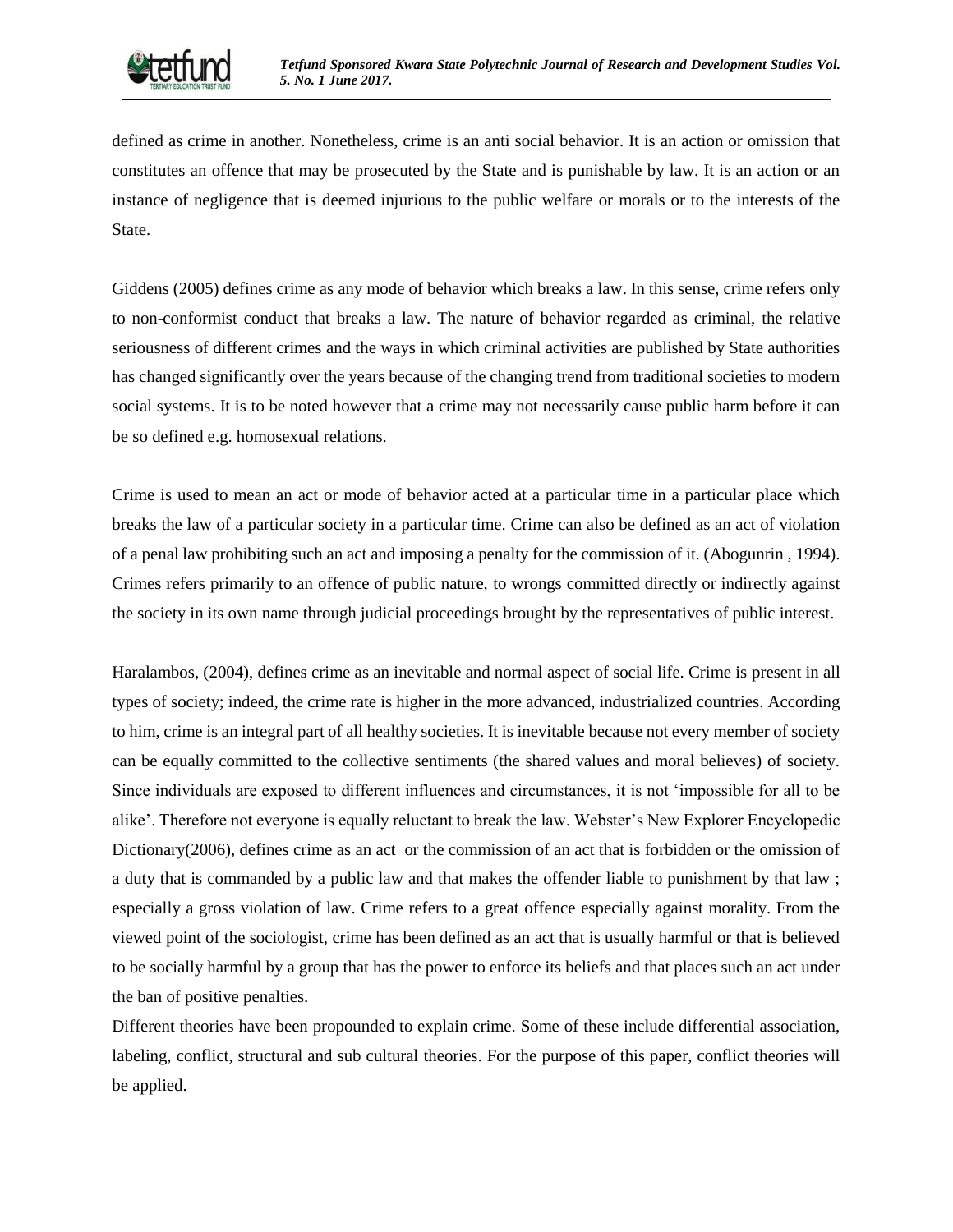

Karl Marx did not write in detail about crime, it was later writers that are working within a Marxist frame work that developed a Marxist theory of crime. Crime is seen from this perspective as the product of capitalism, with criminal behavior indicative of the contradictions and problems inherent in the capitalist system. The basic motivation of capitalism, such as the emphasis on materialism and self enrichment, encourage self interest, anti-social, criminal behavior. A Marxist understanding of crime begins with the recognition that crime is a material problem. Haralambos (2004) explained that many Marxist see crime as a natural outgrowth of capitalist society. They argue that a capitalist economic system generates crime for some reasons. Firstly, the economic infrastructure is the major influence upon social relationships, beliefs and values. Secondly, the capitalist mode of production emphasizes the maximization of profits and the accumulation of wealth. Thirdly, economic self interest rather than public duty motivates behavior. Fourthly, capitalism is based on the private ownership of property. Fifthly, personal gain rather than collective wellbeing is encouraged.

Capitalism is a competitive system. Mutual aid and co-operation for the betterment of all are discouraged in favour of individual achievement at the expense of others and competition breeds aggression, hostility and particularly for the losers, frustration. Conflict theorists focuses on how crime against people and property which are mostly committed by low status people, are often punished with prison sentences while crimes by people of higher status, such as embezzlement or fraud tend to be treated more leniently. Nothing was heard again about the allegation of fraud and mismanagement of fund by the former minister of petroleum resources, Mrs Diezani Allison Madueke. This may be due to the fact that she was occupying a high status in the society as a minister. Crime is a potent symbol of the antisocial nature of capitalism. All history involving capitalism is the history of class struggle. (Giddens2005).The meaning of crime changes as capitalism develops. Crime is to be understood as part of capitalist development. This theory can be rightly applied to crime of all types. The greed, selfinterest and hostility generated by the capitalist system motivate many crimes on all levels of society. Members of each stratum use whatever means and opportunities their class position provides them to commit crime. In higher income brackets, lawyers, businessmen and politicians have more effective means at their disposal to grab a larger share of the cake while in low income areas, the prostitutes use whatever they have to get what they can. Given the nature of Nigerian society, crime is rational. Competition is the order of the day and individual must fend themselves in order to survive. Crime then represents rational response to the competitiveness and inequality of life in capitalist society. Thus some engage in armed robbery in order to survive, they use force to collect goods and properties from people. People in higher income brackets, have access to the nation's wealth, so they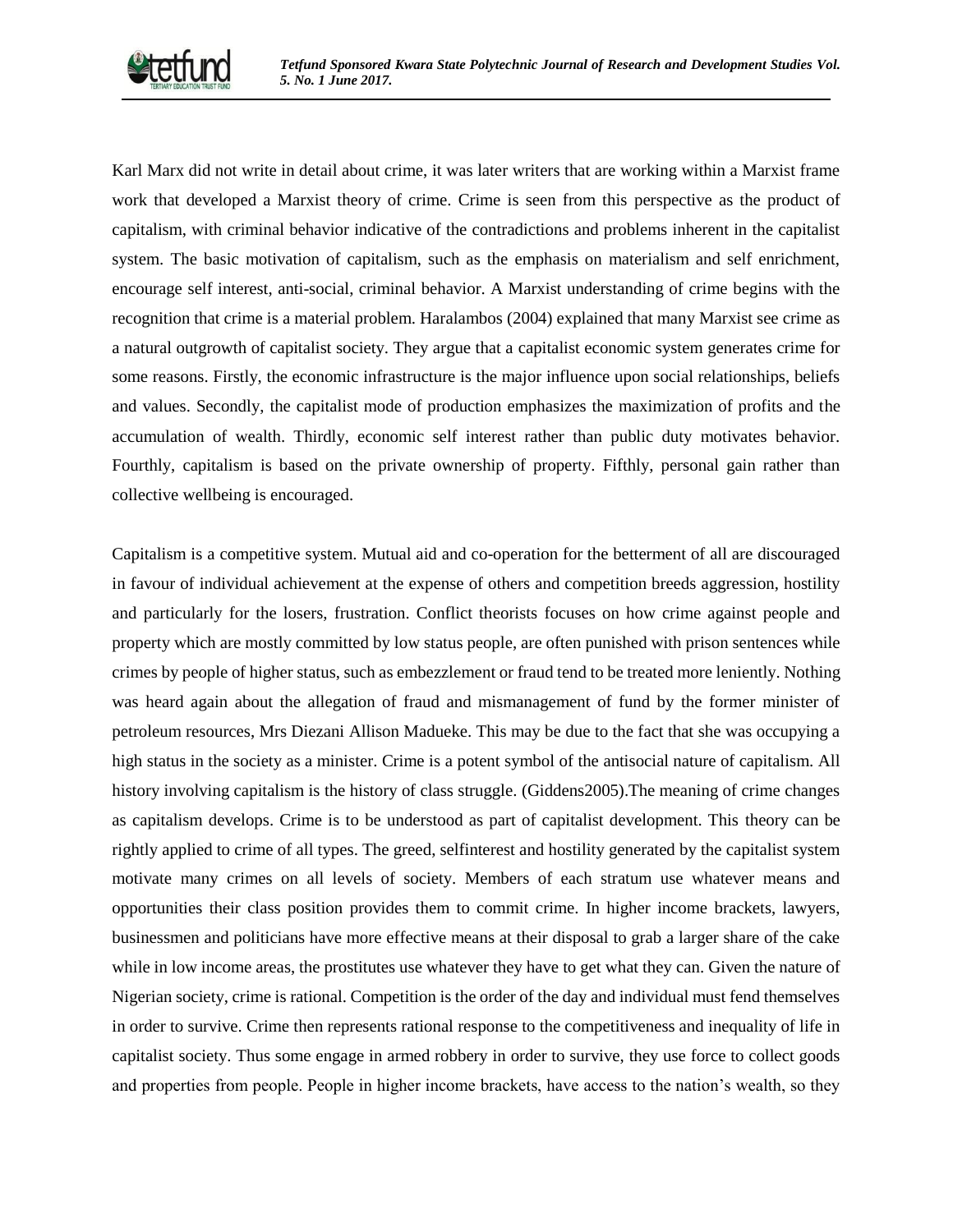

use their position to commit crime, e.g. corruption, embezzlement of public funds. They have effective means at their disposal and thereby use it to grab a larger share of the nation's cake. Through its ownership of the means of production, a minority is able to control, command, exploit and enjoy the fruits of the labor of the majority. Since one group gains at the expense of the other, a conflict of interest exists between the minority who owns the means of production and the majority who performs productive labor. Crime is a manifestation of society's material condition.

# **3. Types of Crimes**

Although poorer members of societymake up the bulk of the prison population, engaging in criminal activities is by no means confined to them. Many wealthy and powerful people carry out crimes, whose consequences can be much farther-reaching than the often petty crimes of the poor. (Giddens, 2005).The different types of crime include organized crime, violent crime, corporate crime, conventional crime, white collar crime and victimless crime. For the purpose of this paper, organized crime, violent crime and white collar crime will be discussed.

## White-collar crime

According to Haralambos (2004), Edwin Sutherland was the first sociologist to study what has come to be known as white collar crime. He defines white collar crime as crimes committed by persons of high social status and respectability in the course of their occupations. Such crimes include bribery and corruption in business and politics, misconduct by professionals such as doctors and lawyers, the breaking of trade regulations, food and drug laws and the manufacture or sale of dangerous products. Giddens (2005), distinguished between white collar crime and crimes of the powerful. He stated that white collar crime mainly involves the use of middle class or professional position to engage in illegal activities while crime of the powerful refers to those in the authority conferred by a position is used in criminal ways- as when an official accepts a bribe to favour a particular policy. The cost of white collar crime is enormous. Some of its forms affect much larger number of people than lower class criminality. Tainted foods or drugs sold illegally can affect the health of many and might lead to fatalities.

## Violent Crime

This refers to any avoidable action that constitutes a violation of a human right in its widest meaning or which prevents the fulfillment of a basic human need. This relies on the principle that, for each fundamental human need, there should be a corresponding human right entitled to legal protection. Most people think of violence in a narrower contest, equating it with images of war, murder or riot. Violence comes in many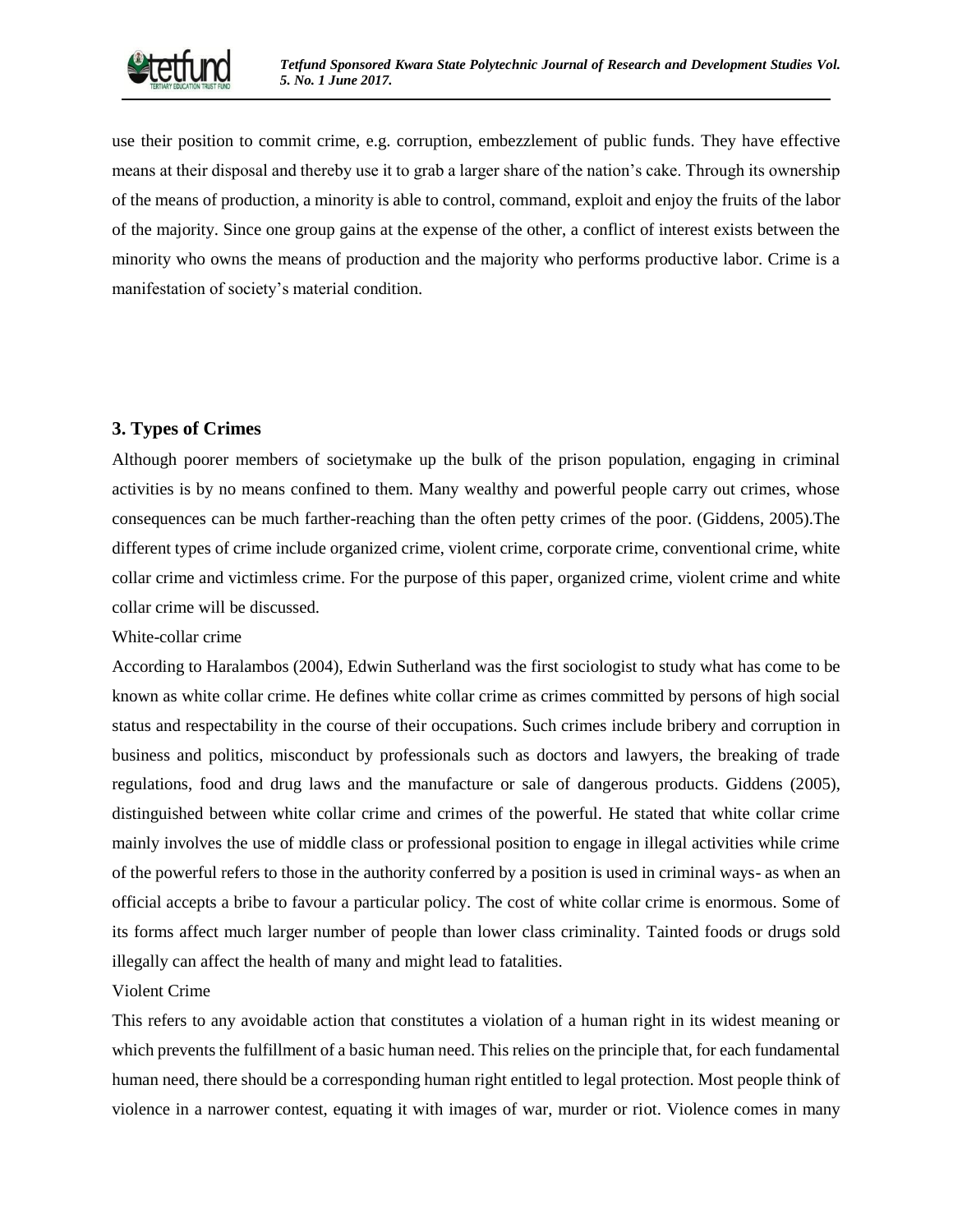

more forms. It includes accidental outbreak of violence as well as patterns of structural violence inherent in the daily operation of an institution, for example, sexual discrimination at work, or a whole society. Violence is abstractly prohibited by the criminal law as well as by the moral values of the society. It involves the conventional acts of murder, assault, rape, maltreatment and kidnapping.

#### Organized Crime

Organized crime refers to those activities that are illegal. It is a continuing conspiracy to gain money and power without regard for law by utilizing economic and physical force, public and private corruption, in an extension of the free enterprises system. According to Giddens (2005), precise information about the nature of this crime is difficult to obtain. The objective of this type of crime is to serve the interest of the thousands who have organized themselves into criminal enterprises. It embraces illegal gambling; drug trafficking, prostitution and large scale theft among other activities. Extensive criminal networks exist in some societies. Some of which have international connection. Organized crime operates outside the law most of the time and it often provided a way of channeling disadvantages minorities into remunerated but illegal enterprises. It provides illegal services and products to business, government and the public.

#### **4. Causes and Implications of crime on National Development**

Scholars in the field of criminology as well as interested observers of the crime problem have recognized that the type of socio-economic order which a country operates dictate, more or less, the type magnititude and seriousness of that country's crime problem. Thus, one finds that in socialist countries, the crime problem is dominated by drinking, drug and sexual offences that are manifestations of a rather rigid and controlling social order. One of those factors that can lead to crime is deprivation. Deprivation will only lead to crime where it is experienced as relative deprivation. (Haralambos2004). A group experiences relative deprivation when it feels deprived in comparison to other similar groups, or when its expectations are not met. Ethnic minorities today feel more deprived than they did in the past. Rising crime is partly the result of rising expectations for high standards of living, combined with restricted opportunities to achieve this success because of unemployment. Relative deprivation is experienced in all strata. Anybody can feel deprived and crime can, therefore, occur anywhere in the social structure and at any period, affluent or otherwise. It can explain the theft of luxuries as well as necessities, and crimes committed by white collar criminals who crave the lifestyles of those better off than themselves. It can also help to explain violent crime. Relative deprivation can cause frustration, which in turn can cause violence.

Marginalization can also cause crime. Marginal groups in society are those which lack organizations to represent their interests in political life. They are particularly prone to the use of violence and riots as forms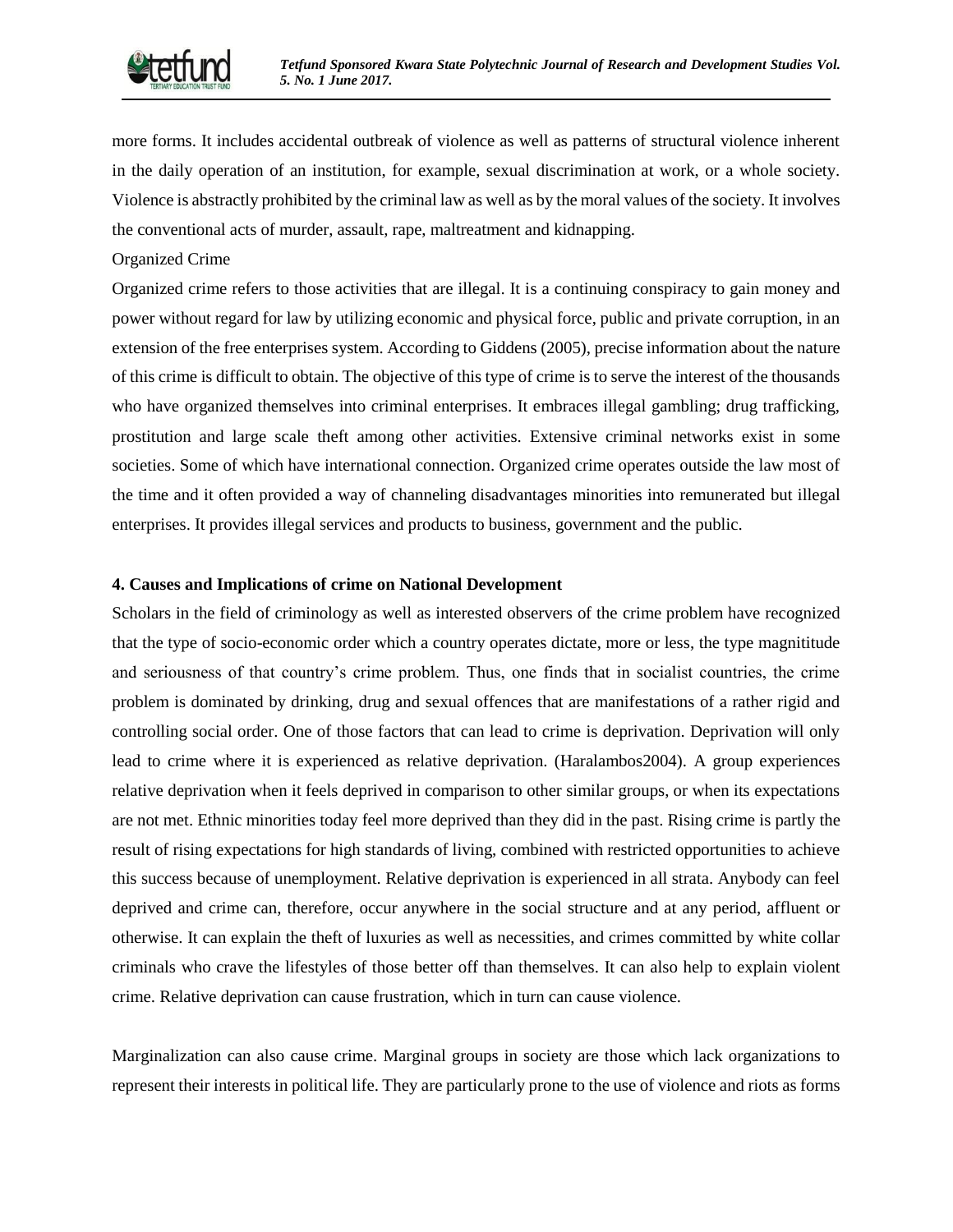

of political action. Also, unfavorable family milieu is one of the most important factors with an adverse influence on the child. Constant clashes between parents have a marked psychological effect on the child and may force him to leave home and seek satisfaction outside. The vicious home may cause emotional disturbances which find their outlet in crime. Furthermore, the association between unemployment and crime is a well established one, even though is not confined to the unemployed. The degradations of unemployment hinder an immense number of people from conforming to social norms; they cannot engender courage to resist the temptations of crime. The devil they say finds work for an idle hand. This may explain in part while many people especially the youths engage in various types of crimes like kidnapping, and they demand a huge amount of money as ransom before the victim can be released.

Poverty is another root cause of crime; even though crime is not confined to the poor. The disadvantages of poverty, the experience of want, push some people in to criminal activities. Ojesina, (1995), maintained that poverty is the root cause of many social evils. The sudden wealth of anyone who comes to power also encourages crime in Nigeria. Many of the politicians divert public funds into their own pockets apart from the fact that they get millions of naira as allowances. Delegates of the last Confab that was held in Nigeria got millions of naira as allowances after their deliberations (three million naira per month and twelve million naira for three months)! The professors in our higher institutions of learning do not earn as much as this per month. The motive of many of these politicians craving for power is not to serve the people but they see politics as an opportunity or an avenue where they can amass wealth. This partly accounts for the incessant killings in the country. Anybody that is seen as a threat to their political ambition may be killed or eliminated. According to Akeredolu (1982), there are those few who are wealthy with enough houses and money to feed the whole population of Gabon and the Gambia, in this same country where there are thousands of people who have the 'freedom' to be poor, be unemployed, go hungry and unable to rent descent room. There is a wide gap between 'social standards' and 'social realities'. The lack of fit between the goals prescribed for all and the uneven distribution of the means to achieve those goals constitute a crime engendering situation.

Any society that is prone to crime is not likely to develop as it is supposed to, because crime is an ill wind which blows no one any good. Crime brings a bad change to the societal structure; it serves as a clog in the wheel of national development. Corruption, which is an aspect of white collar crime, is a growing problem that hobbles and robs poor people of opportunities for economic and social advance. Corruption is a perennial subject of global concern. Gboyega (1996) contends that corruption has always been endemic, pervading all levels of government. Whether in the public or private sector, it is a common place seeing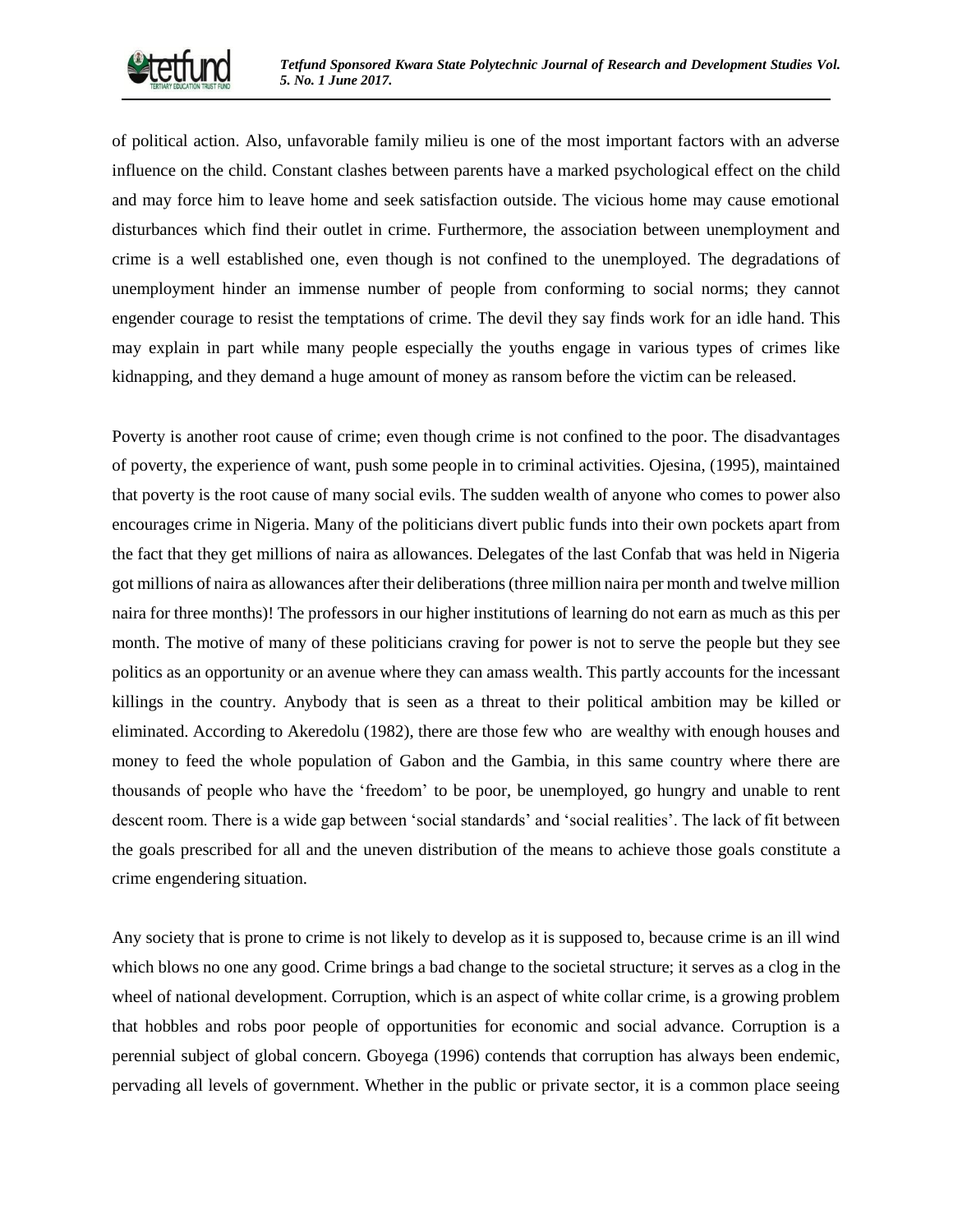

officials, unto who people's trust are put converting official properties to theirs. Also, the norms and values that are the bed rock of the society are easily destroyed where there is lack of trust and confidence between the leaders and the led. Corruption has also had some negative impact on our national development in the area of job placement. The main criteria for job placement tend to centre on kinship, nepotism and the capacity or ability to offer some form of gratification (Oluwole 2011). Jobs are secure much more by the use of 'connection'. This development is at variance with effective utilization of manpower. Muftau, 2011, said corruption is one of the most hateful sins in the eyes of the creator of the whole universe.

Criminal activities usually lead to a breakdown of law and order, creating a state of insecurity in the country. Nobody feels save, especially this time of Boko haram and bombings. There is the fear that these criminals can strike at anytime, targeting men, women and children, the would be leaders of tomorrow. Hundreds of people were killed at the Nyanyan bomb blast that occurred on the 14th of April 2014. States of Borno, Adamawa, Kaduna, Plateau, Bauchi, experienced bomb blast at different times; leaving hundreds of people dead and many were seriously injured. Many villages were deserted while people were moving around with fear and trembling. The attack on army barrack in Kaduna by these insurgents is a pointer that no place is safe in the country. As a result of insecurity, both foreign and domestic investors are scared away thereby reducing the pace of development in the country. (Shobayo and Leon 2014)

More so, common good which is the working together for the greater benefit of everyone in the community in a democratic society, is being destroyed by criminals. Building of infrastructure is an example of common good; the act of destroying these infrastructures can hinder the development of the society. Public funds that are meant for the development of the society will then be diverted to security, in an attempt to curb or prevent further occurrence, thereby retarding the development in these areas. Furthermore, destruction of lives and properties is unpatriotic, the love and devotion for the country's values and principles is at stake and the unity in diversity is no longer celebrated as strength. Nigeria has now become a society where one can no longer reside freely outside his own ethnic group. (Ajise, 2011).The bombings and killings in some parts of this country had made many people to flee from the troublesome and unsafe places or areas. Also, criminal activities affect adversely the international image of the country. This drives potential investors away and it also affects tourism and the expected national revenue from it. This is so because no one wants to go to unsafe areas. (Ajise 2012)

Crime can demoralize the security forces. This happens when their acts are mostly targeted at the security officials. This is exactly what happens when the police headquarters at Abuja was bombed by suicide bomber on the17th of June 2011. Prostitution is one of the leading factors that led to the spread of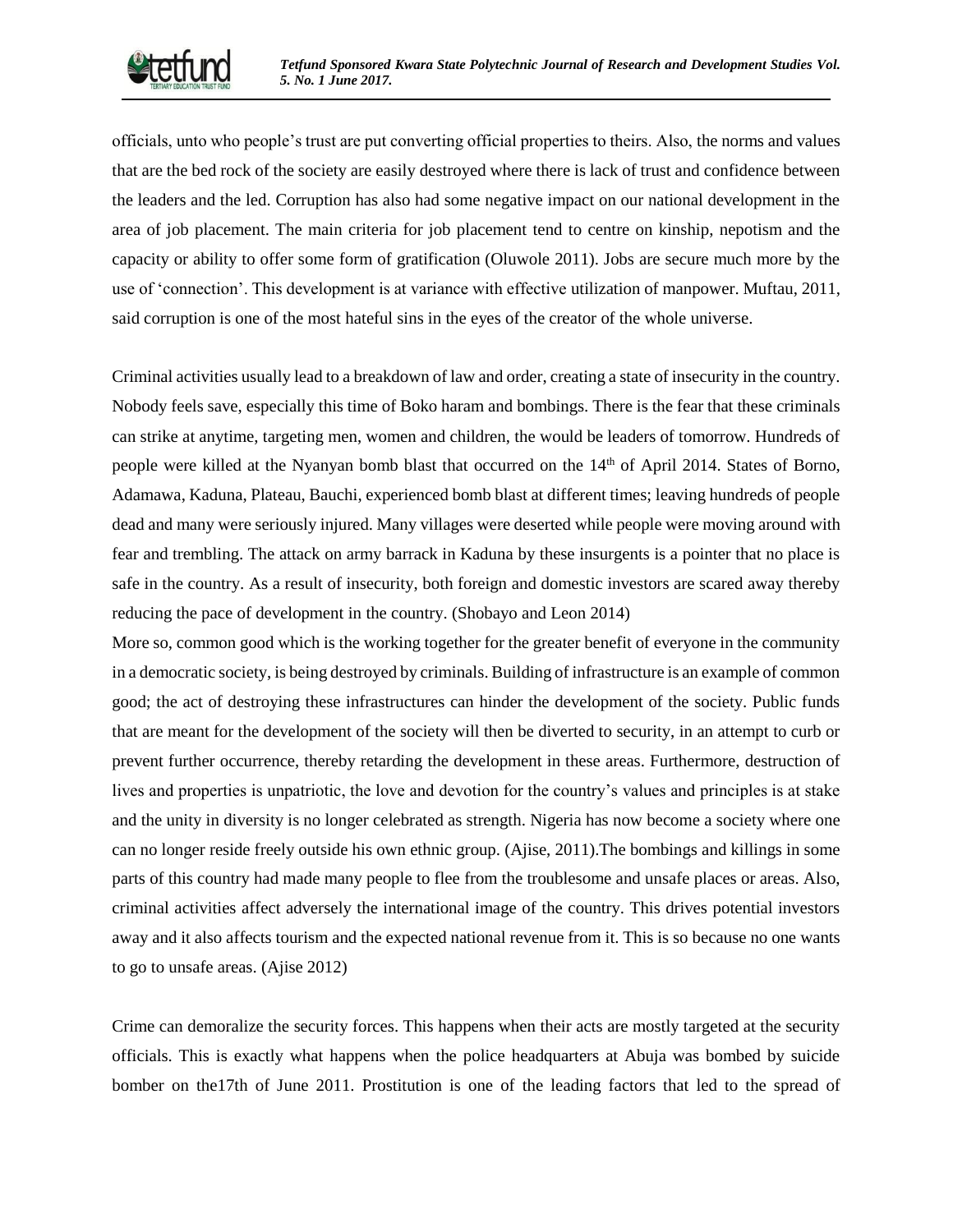HIV/AIDS. The government is spending a lot of money on the campaign against AIDS, the money that should be used to develop the nation. Prostitution is an economic waste, because of the effect it has on the family and a waste on the country because the prostitutes will collect money from their clients without paying any tax to the economy. They are seen as socio-economic parasites to the normal economic circle of the nation.

## **i. Conclusion**

The repeated occurrence of crime in the society and the devastating effect it has on its victims has called for a collective, conscious and planned effort to fight it as a bad phenomenon. Crime should be got rid of in a root-and-branch restructuring of society. Crime hinders national development. The perpetrators of these social vices must be brought to book. People who are to contribute immensely to nation building always falls victims of murder, kidnapping and killing. For the nation to develop something should be done to get rid of crime, especially the menace of book haram that has turned many to widows and widowers. Many communities and villages were burnt, some people were abducted, and many villages were deserted in the northern part of this country. In fact, we need urgent help. Crime brings about moral laxity, retardation of progress, growth and development. Hence, justice and fairness must be articulately encouraged to sustain the polity and to promote democratic values for the growth, progress and development of the nation.

This paper has explained what crime is, its types, causes and its implications on the society. Attention is drawn to the fact that crime is a social evil and efforts should be geared up to combat it. For the nation to survive, for peace to reign, for unity to be sustained, crime rate must be reduced to the barest minimum. In order to reduce the rate of crime in the society, the government should create employment opportunities for its citizens so as not to be the devil's workshop. The unemployed man, if gainfully engaged, may not likely to be the devil's workshop.The various agents of socialization, i.e. the family, school, peer group, mass media and religious organizations should awake from slumber. They should inculcate morals into the child early in life. People should fear God and resist evil. Also, government should continue in its struggle to alleviate poverty. Many of those being used to kidnap or hired as an assassin, are unemployed, many of whom cannot fend for themselves, who readily make themselves available to be used.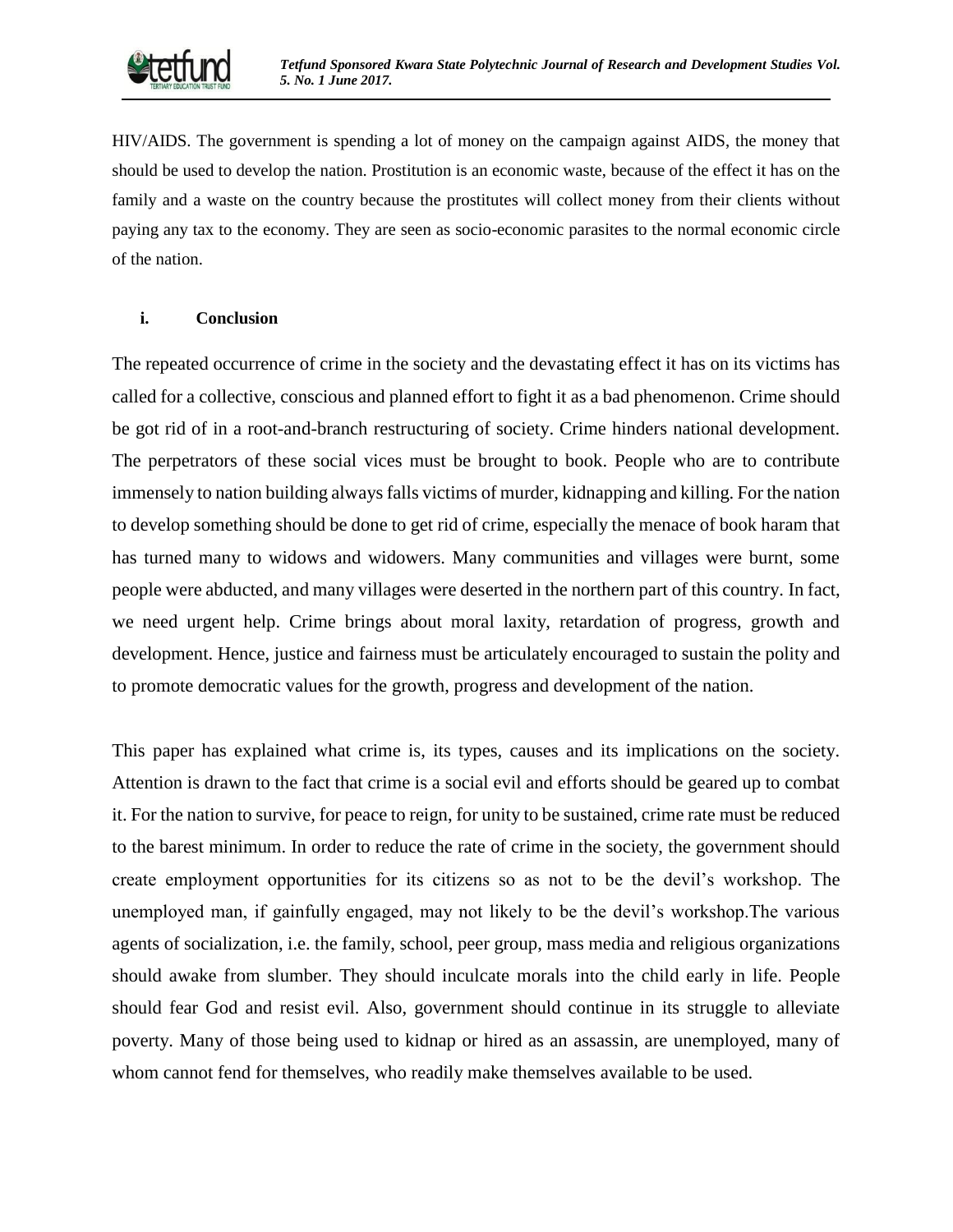

Attention should also be paid to the rural areas. If these areas are developed, it will reduce the rate of rural-urban migration in search of nonexisting white collar jobs. There should also be more operational and basic research into the problems of crime and criminal administration by those within and without the system of criminal justice. The strongest recommendation of this paper is that criminal activities should be abhorred and discouraged.

# **References**

Abogunrin S. (1994). Religion, crime and national survival, Journal of religious studies, Ibadan, Orita Oluseyi Press Ltd.

Akeredolu A. (1982). Social development in Nigeria.Ibadan. University Press Ltd.

Ajise O. (2012). Crime: A clog in the wheel of Nigeria socio economic and political

development. Journal of School of Communication and Information Technology, Federal Polytechnic, Offa Pgs156-164

Ajise O. (2011). Crime waves and their implications on democratic values in Nigeria. Journal of Research and Development Studies, Kwara State Politechnic. Volume 1, Issue 1 pgs 103- 117.

Craib I. (1984). Modern social Theory. Brighton, Wheat sheaf Books.

Gboyega A. (1996). Corruption and Democratization in Nigeria 1983-1993: An overview. In Gboyega (ed). Ibadan. Agbo-Areo Publishers

Giddens A. (2005). Sociology.  $4<sup>th</sup>$  edition: England. Polity Press

Haralambos M and Holborn M. (2004). Sociology: Themes and Perspectives. 6<sup>th</sup> ed London. Harper Collins publishers Ltd

Merriam, W. (2006). Webater's New Encyclopedic dictionary: Springfield. Federal Street Press.

Muftau H. (2011). Corruption is a crime. Nigerian Tribune  $12<sup>th</sup>$  September.

Oluwole J. (2011). EFCC, ICPC lecture lawmakers on pitfalls of corruption: The Punch 8<sup>th</sup> June. Pg. 6

Ojesina, J. (1995). Factors in adolescent Delinquency of the street in Ilorin: Journal of Sociology Vol. 1, no 2, Ilorin: Nathadex Press

Paul, W and Jock, Y. (1998). The new criminology. London. Macmillan publishers

Shobayo I and Leon U.(2014). 60 killed in Jos twin bomb blasts. Nigerian Tribune pg 2